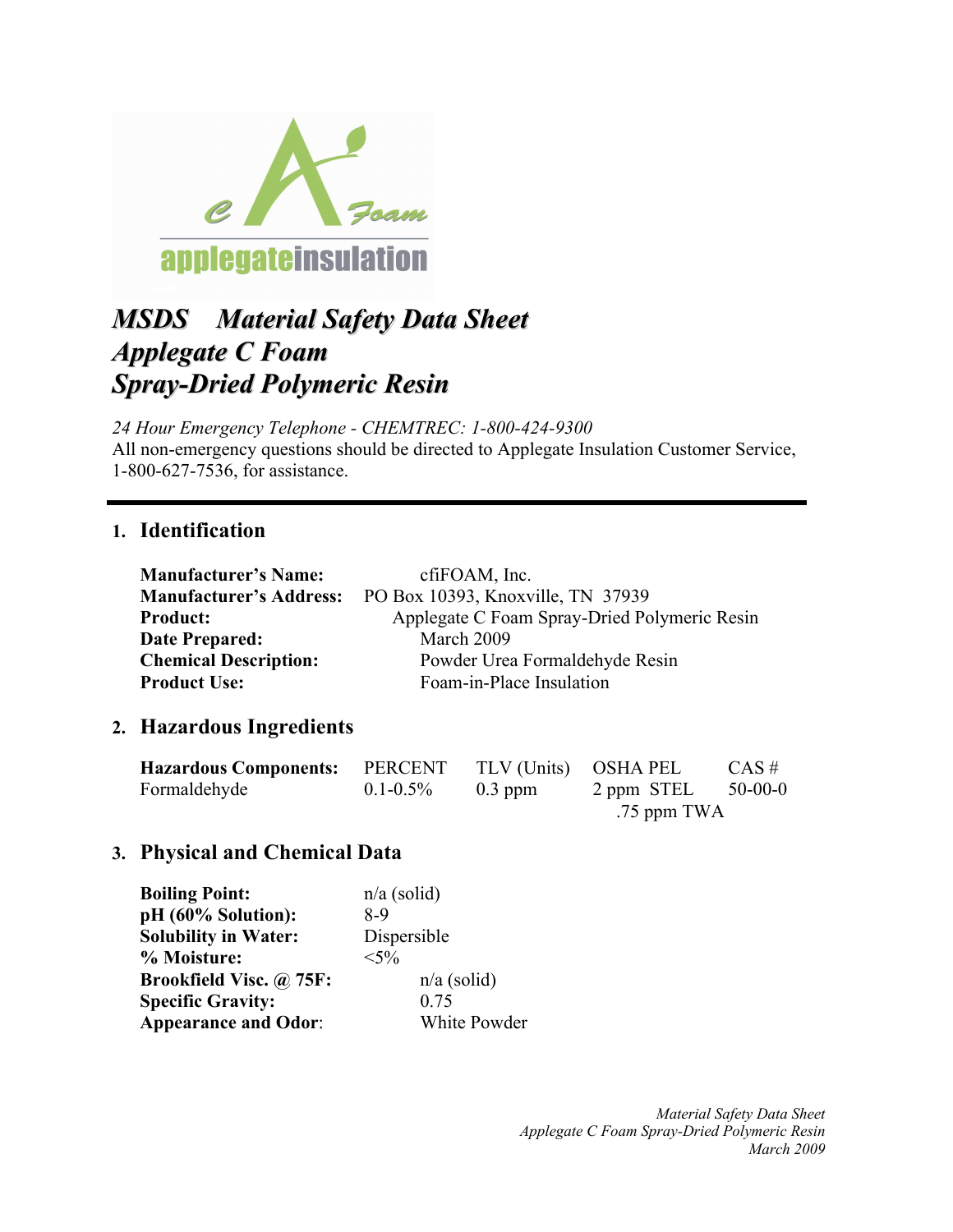# **4. Fire and Explosion Hazard Data**

| <b>Flash Point:</b><br><b>Fire Point:</b><br><b>Extinguishing Media:</b><br><b>Special Fire Fighting Procedures:</b> | n/a<br>$n/a$ —Very low risk of fire.<br>Water spray or mist, CO <sub>2</sub> , dry chemical, foam.<br>Wear a self-contained breathing apparatus with a full<br>face-piece operated in pressure demand or other<br>positive displacement mode.                                                                                                                                       |
|----------------------------------------------------------------------------------------------------------------------|-------------------------------------------------------------------------------------------------------------------------------------------------------------------------------------------------------------------------------------------------------------------------------------------------------------------------------------------------------------------------------------|
| 5. Reactivity Data                                                                                                   |                                                                                                                                                                                                                                                                                                                                                                                     |
| <b>Chemical Stability:</b><br><b>Conditions to Avoid:</b><br>Incompatibility:                                        | Normally stable, may become unstable at high temps.<br>n/a<br>Strong oxidizers, caustics, strong alkalis, isocyanates<br>and inorganic acids.                                                                                                                                                                                                                                       |
| <b>Decomposition Products:</b><br><b>Hazardous Polymerization:</b>                                                   | Carbon dioxide, carbon monoxide and oxides of<br>nitrogen may be released during a fire.<br>Will Not Occur                                                                                                                                                                                                                                                                          |
| 6. Health Hazard Data                                                                                                |                                                                                                                                                                                                                                                                                                                                                                                     |
| <b>Threshold Limit Value:</b>                                                                                        | Not established for powder. TLV of formaldehyde is<br>$0.3$ ppm.                                                                                                                                                                                                                                                                                                                    |
| <b>First Aid Procedures:</b>                                                                                         | Eyes: Promptly wash eyes with lots of water while<br>lifting the eyelids. Contact physician if irritation<br>persists.<br><b>Skin:</b> Wash the affected skin with soap and water.<br><b>Inhalation:</b> Move to fresh air.<br>Promptly drink lots of water to dilute<br><b>Ingestion:</b><br>the swallowed chemical. Do not induce vomiting. Get<br>medical attention immediately. |
| <b>Acute and Chronic Over-</b>                                                                                       | Mild dermatitis; allergic skin rash.                                                                                                                                                                                                                                                                                                                                                |
| <b>Exposure Effects:</b>                                                                                             | Irritation to eyes and mucous membranes.                                                                                                                                                                                                                                                                                                                                            |
| <b>Carcinogenicity Information:</b>                                                                                  | Formaldehyde is a suspected human carcinogen<br>according to NTP.                                                                                                                                                                                                                                                                                                                   |

*Material Safety Data Sheet Applegate C Foam Spray-Dried Polymeric Resin March 2009*